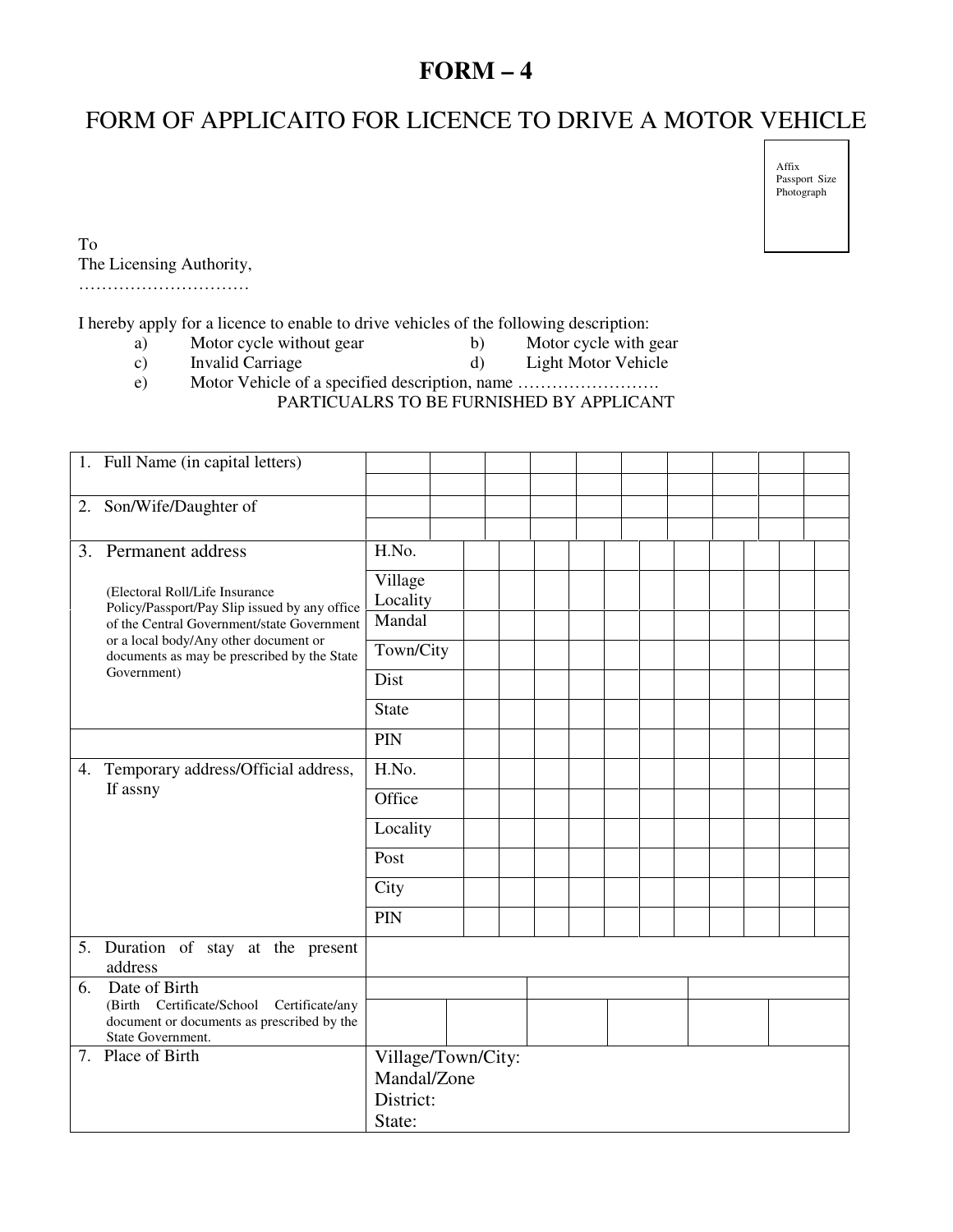| If place of birth outside India When<br>8.                                                                   |  |  |  |  |  |
|--------------------------------------------------------------------------------------------------------------|--|--|--|--|--|
| migrated to India                                                                                            |  |  |  |  |  |
|                                                                                                              |  |  |  |  |  |
|                                                                                                              |  |  |  |  |  |
| 9. Educational Qualification                                                                                 |  |  |  |  |  |
|                                                                                                              |  |  |  |  |  |
| 10. Identification mark $(s)$                                                                                |  |  |  |  |  |
|                                                                                                              |  |  |  |  |  |
|                                                                                                              |  |  |  |  |  |
| 11. Declaration of Citizenship status                                                                        |  |  |  |  |  |
| (i) If deemed Citizen of Citizen by                                                                          |  |  |  |  |  |
| <b>Birth</b>                                                                                                 |  |  |  |  |  |
| (Birth Certificate and School                                                                                |  |  |  |  |  |
| Certificate in support of Citizenship                                                                        |  |  |  |  |  |
| as Indian to be enclosed)                                                                                    |  |  |  |  |  |
| (ii) If Citizenship is acquired by                                                                           |  |  |  |  |  |
| Descent/Registration                                                                                         |  |  |  |  |  |
| (In case Citizenship acquired by                                                                             |  |  |  |  |  |
| Descent, Birth Certificate,                                                                                  |  |  |  |  |  |
| Land/Property document of                                                                                    |  |  |  |  |  |
| parent/in case of citizenship                                                                                |  |  |  |  |  |
| acquired by registration                                                                                     |  |  |  |  |  |
| certificate to be enclosed)                                                                                  |  |  |  |  |  |
| (iii) If citizenship by Naturalization                                                                       |  |  |  |  |  |
| (Certificated of Naturalisation                                                                              |  |  |  |  |  |
| and Certificate of Registration                                                                              |  |  |  |  |  |
| to be enclosed)                                                                                              |  |  |  |  |  |
| (iv) If non-Indian Citizen                                                                                   |  |  |  |  |  |
| (Valid passport or other travel                                                                              |  |  |  |  |  |
| documents and such other                                                                                     |  |  |  |  |  |
| document or authority as may                                                                                 |  |  |  |  |  |
| be prescribed by law to be                                                                                   |  |  |  |  |  |
| enclosed)<br>12. Blood Group                                                                                 |  |  |  |  |  |
| RH (Rhesus) factor                                                                                           |  |  |  |  |  |
| 13. Have you previously held driving                                                                         |  |  |  |  |  |
| licence, if so give details                                                                                  |  |  |  |  |  |
| 14. Particulars and date of every                                                                            |  |  |  |  |  |
| conviction which has been ordered                                                                            |  |  |  |  |  |
| to be endorsed on any licence held                                                                           |  |  |  |  |  |
| by the applicant                                                                                             |  |  |  |  |  |
| 15. Have you been disqualified for                                                                           |  |  |  |  |  |
| obtaining a licence to driver? If so,                                                                        |  |  |  |  |  |
| for what reason?                                                                                             |  |  |  |  |  |
| 16. Have you been subjected to a                                                                             |  |  |  |  |  |
| driving test as to your fitness or                                                                           |  |  |  |  |  |
| ability to drive a vehicle in respect                                                                        |  |  |  |  |  |
| of which a licence to drive is                                                                               |  |  |  |  |  |
| applied for? If so give the details:                                                                         |  |  |  |  |  |
| 17. I enclose three copies of my recent passport Photograph (where laminated card is used no photographs are |  |  |  |  |  |
| required)                                                                                                    |  |  |  |  |  |
|                                                                                                              |  |  |  |  |  |
|                                                                                                              |  |  |  |  |  |